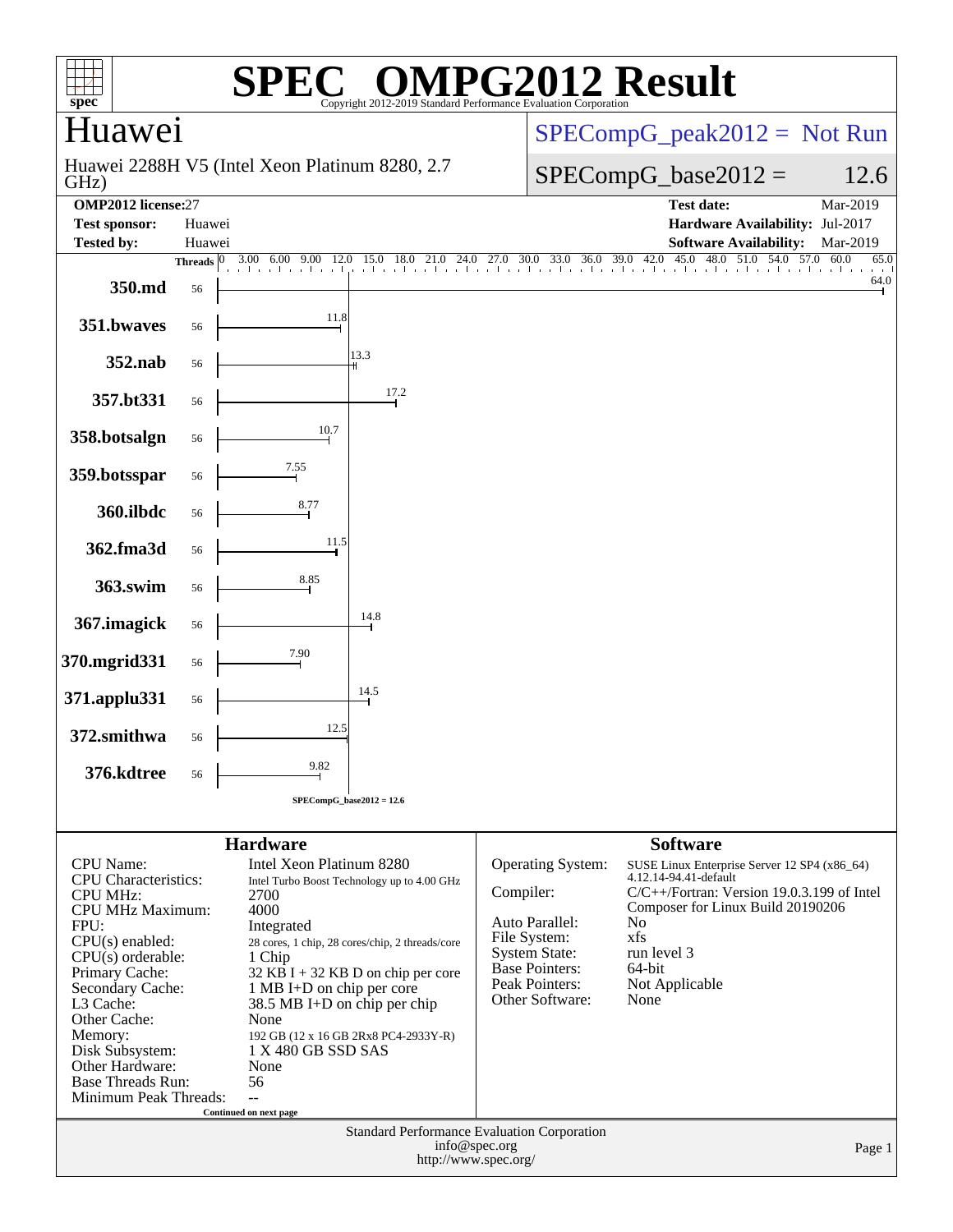

### Huawei

#### GHz) Huawei 2288H V5 (Intel Xeon Platinum 8280, 2.7

 $SPECompG_peak2012 = Not Run$  $SPECompG_peak2012 = Not Run$ 

#### $SPECompG_base2012 = 12.6$  $SPECompG_base2012 = 12.6$

[Maximum Peak Threads:](http://www.spec.org/auto/omp2012/Docs/result-fields.html#MaximumPeakThreads)

**[OMP2012 license:](http://www.spec.org/auto/omp2012/Docs/result-fields.html#OMP2012license)**27 **[Test date:](http://www.spec.org/auto/omp2012/Docs/result-fields.html#Testdate)** Mar-2019 **[Test sponsor:](http://www.spec.org/auto/omp2012/Docs/result-fields.html#Testsponsor)** Huawei **[Hardware Availability:](http://www.spec.org/auto/omp2012/Docs/result-fields.html#HardwareAvailability)** Jul-2017 **[Tested by:](http://www.spec.org/auto/omp2012/Docs/result-fields.html#Testedby)** Huawei **[Software Availability:](http://www.spec.org/auto/omp2012/Docs/result-fields.html#SoftwareAvailability)** Mar-2019

Standard Performance Evaluation Corporation [info@spec.org](mailto:info@spec.org) Page 2 **[Results Table](http://www.spec.org/auto/omp2012/Docs/result-fields.html#ResultsTable) [Benchmark](http://www.spec.org/auto/omp2012/Docs/result-fields.html#Benchmark) [Threads](http://www.spec.org/auto/omp2012/Docs/result-fields.html#Threads) [Seconds](http://www.spec.org/auto/omp2012/Docs/result-fields.html#Seconds) [Ratio](http://www.spec.org/auto/omp2012/Docs/result-fields.html#Ratio) [Seconds](http://www.spec.org/auto/omp2012/Docs/result-fields.html#Seconds) [Ratio](http://www.spec.org/auto/omp2012/Docs/result-fields.html#Ratio) [Seconds](http://www.spec.org/auto/omp2012/Docs/result-fields.html#Seconds) [Ratio](http://www.spec.org/auto/omp2012/Docs/result-fields.html#Ratio) Base [Threads](http://www.spec.org/auto/omp2012/Docs/result-fields.html#Threads) [Seconds](http://www.spec.org/auto/omp2012/Docs/result-fields.html#Seconds) [Ratio](http://www.spec.org/auto/omp2012/Docs/result-fields.html#Ratio) [Seconds](http://www.spec.org/auto/omp2012/Docs/result-fields.html#Seconds) [Ratio](http://www.spec.org/auto/omp2012/Docs/result-fields.html#Ratio) [Seconds](http://www.spec.org/auto/omp2012/Docs/result-fields.html#Seconds) [Ratio](http://www.spec.org/auto/omp2012/Docs/result-fields.html#Ratio) Peak** [350.md](http://www.spec.org/auto/omp2012/Docs/350.md.html) 56 72.3 64.0 **[72.3](http://www.spec.org/auto/omp2012/Docs/result-fields.html#Median) [64.0](http://www.spec.org/auto/omp2012/Docs/result-fields.html#Median)** 72.3 64.1 [351.bwaves](http://www.spec.org/auto/omp2012/Docs/351.bwaves.html) 56 383 11.8 **[383](http://www.spec.org/auto/omp2012/Docs/result-fields.html#Median) [11.8](http://www.spec.org/auto/omp2012/Docs/result-fields.html#Median)** 383 11.8 [352.nab](http://www.spec.org/auto/omp2012/Docs/352.nab.html) 56 **[292](http://www.spec.org/auto/omp2012/Docs/result-fields.html#Median) [13.3](http://www.spec.org/auto/omp2012/Docs/result-fields.html#Median)** 297 13.1 292 13.3 [357.bt331](http://www.spec.org/auto/omp2012/Docs/357.bt331.html) 56 277 17.1 275 17.2 **[276](http://www.spec.org/auto/omp2012/Docs/result-fields.html#Median) [17.2](http://www.spec.org/auto/omp2012/Docs/result-fields.html#Median)** [358.botsalgn](http://www.spec.org/auto/omp2012/Docs/358.botsalgn.html) 56 **[407](http://www.spec.org/auto/omp2012/Docs/result-fields.html#Median) [10.7](http://www.spec.org/auto/omp2012/Docs/result-fields.html#Median)** 407 10.7 407 10.7 [359.botsspar](http://www.spec.org/auto/omp2012/Docs/359.botsspar.html) 56 **[696](http://www.spec.org/auto/omp2012/Docs/result-fields.html#Median) [7.55](http://www.spec.org/auto/omp2012/Docs/result-fields.html#Median)** 693 7.57 696 7.54 [360.ilbdc](http://www.spec.org/auto/omp2012/Docs/360.ilbdc.html) 56 406 8.77 406 8.77 **[406](http://www.spec.org/auto/omp2012/Docs/result-fields.html#Median) [8.77](http://www.spec.org/auto/omp2012/Docs/result-fields.html#Median)** [362.fma3d](http://www.spec.org/auto/omp2012/Docs/362.fma3d.html) **1 56 335 11.3** [332](http://www.spec.org/auto/omp2012/Docs/result-fields.html#Median) [11.5](http://www.spec.org/auto/omp2012/Docs/result-fields.html#Median) 331 11.5 [363.swim](http://www.spec.org/auto/omp2012/Docs/363.swim.html) 56 **[512](http://www.spec.org/auto/omp2012/Docs/result-fields.html#Median) [8.85](http://www.spec.org/auto/omp2012/Docs/result-fields.html#Median)** 512 8.85 511 8.86 [367.imagick](http://www.spec.org/auto/omp2012/Docs/367.imagick.html) 56 475 14.8 478 14.7 **[477](http://www.spec.org/auto/omp2012/Docs/result-fields.html#Median) [14.8](http://www.spec.org/auto/omp2012/Docs/result-fields.html#Median)** [370.mgrid331](http://www.spec.org/auto/omp2012/Docs/370.mgrid331.html) 56 **[559](http://www.spec.org/auto/omp2012/Docs/result-fields.html#Median) [7.90](http://www.spec.org/auto/omp2012/Docs/result-fields.html#Median)** 559 7.90 559 7.90 [371.applu331](http://www.spec.org/auto/omp2012/Docs/371.applu331.html) 56 **[417](http://www.spec.org/auto/omp2012/Docs/result-fields.html#Median) [14.5](http://www.spec.org/auto/omp2012/Docs/result-fields.html#Median)** 417 14.5 417 14.5 [372.smithwa](http://www.spec.org/auto/omp2012/Docs/372.smithwa.html) 56 430 12.5 430 12.5 **[430](http://www.spec.org/auto/omp2012/Docs/result-fields.html#Median) [12.5](http://www.spec.org/auto/omp2012/Docs/result-fields.html#Median)** [376.kdtree](http://www.spec.org/auto/omp2012/Docs/376.kdtree.html) 56 **[458](http://www.spec.org/auto/omp2012/Docs/result-fields.html#Median) [9.82](http://www.spec.org/auto/omp2012/Docs/result-fields.html#Median)** 458 9.82 458 9.81 Results appear in the [order in which they were run.](http://www.spec.org/auto/omp2012/Docs/result-fields.html#RunOrder) Bold underlined text [indicates a median measurement.](http://www.spec.org/auto/omp2012/Docs/result-fields.html#Median) **[Platform Notes](http://www.spec.org/auto/omp2012/Docs/result-fields.html#PlatformNotes)** Sysinfo program /omp2012/Docs/sysinfo \$Rev: 395 \$ \$Date:: 2012-07-25 #\$ 8f8c0fe9e19c658963a1e67685e50647 running on linux-fxye Tue Nov 20 20:06:28 2018 This section contains SUT (System Under Test) info as seen by some common utilities. To remove or add to this section, see: <http://www.spec.org/omp2012/Docs/config.html#sysinfo> From /proc/cpuinfo model name : Intel(R) Xeon(R) Platinum 8280 CPU @ 2.70GHz 1 "physical id"s (chips) 56 "processors" cores, siblings (Caution: counting these is hw and system dependent. The following excerpts from /proc/cpuinfo might not be reliable. Use with caution.) cpu cores : 28 siblings : 56 physical 0: cores 0 1 2 3 4 5 6 8 9 10 11 12 13 14 16 17 18 19 20 21 22 24 25 26 27 28 29 30 cache size : 39424 KB From /proc/meminfo<br>MemTotal: 196260704 kB Continued on next page

<http://www.spec.org/>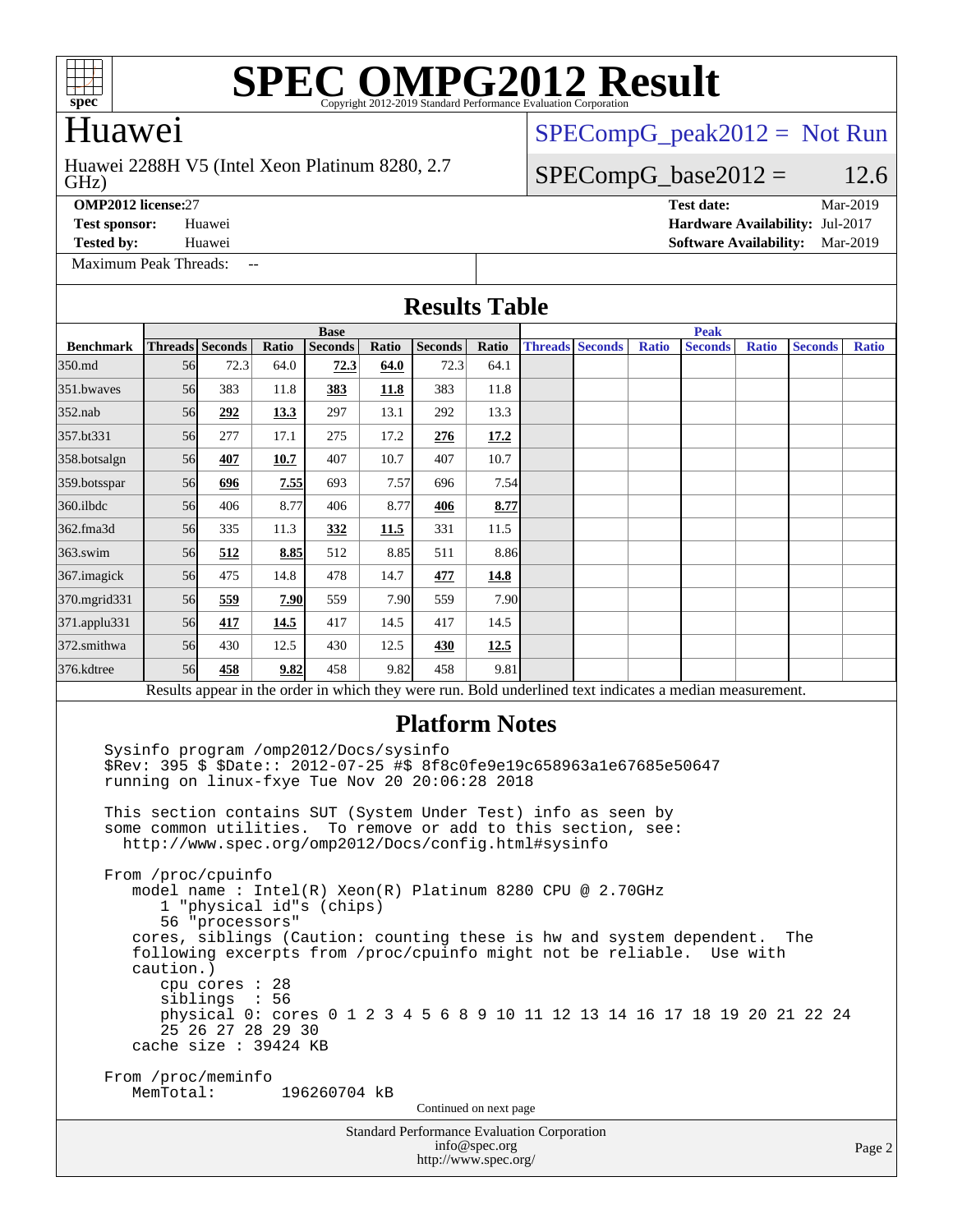

#### Huawei

GHz) Huawei 2288H V5 (Intel Xeon Platinum 8280, 2.7  $SPECompG_peak2012 = Not Run$  $SPECompG_peak2012 = Not Run$ 

 $SPECompG_base2012 = 12.6$  $SPECompG_base2012 = 12.6$ 

**[OMP2012 license:](http://www.spec.org/auto/omp2012/Docs/result-fields.html#OMP2012license)**27 **[Test date:](http://www.spec.org/auto/omp2012/Docs/result-fields.html#Testdate)** Mar-2019 **[Test sponsor:](http://www.spec.org/auto/omp2012/Docs/result-fields.html#Testsponsor)** Huawei **[Hardware Availability:](http://www.spec.org/auto/omp2012/Docs/result-fields.html#HardwareAvailability)** Jul-2017 **[Tested by:](http://www.spec.org/auto/omp2012/Docs/result-fields.html#Testedby)** Huawei **[Software Availability:](http://www.spec.org/auto/omp2012/Docs/result-fields.html#SoftwareAvailability)** Mar-2019

#### **[Platform Notes \(Continued\)](http://www.spec.org/auto/omp2012/Docs/result-fields.html#PlatformNotes)**

HugePages\_Total: 0<br>Hugepagesize: 2048 kB Hugepagesize: /usr/bin/lsb\_release -d SUSE Linux Enterprise Server 12 SP4 From /etc/\*release\* /etc/\*version\* SuSE-release: SUSE Linux Enterprise Server 12 (x86\_64) VERSION = 12 PATCHLEVEL = 4 # This file is deprecated and will be removed in a future service pack or release. # Please check /etc/os-release for details about this release. os-release: NAME="SLES" VERSION="12-SP4" VERSION\_ID="12.4" PRETTY\_NAME="SUSE Linux Enterprise Server 12 SP4" ID="sles" ANSI\_COLOR="0;32" CPE\_NAME="cpe:/o:suse:sles:12:sp4" uname -a: Linux linux-fxye 4.12.14-94.41-default #1 SMP Wed Oct 31 12:25:04 UTC 2018 (3090901) x86\_64 x86\_64 x86\_64 GNU/Linux run-level 3 Nov 20 19:48 SPEC is set to: /omp2012 Filesystem Type Size Used Avail Use% Mounted on<br>
/dev/sda3 xfs 425G 81G 345G 19% / 81G 345G 19% / Additional information from dmidecode: BIOS INSYDE Corp. 6.36 02/15/2019 Memory: 12x NO DIMM NO DIMM 12x Samsung M393A2K43CB2-CVF 16 GB 2933 MHz 2 rank (End of data from sysinfo program)

#### **[General Notes](http://www.spec.org/auto/omp2012/Docs/result-fields.html#GeneralNotes)**

 ======================================================================== BIOS settings notes: Transparent Huge Pages enabled with: echo always > /sys/kernel/mm/transparent\_hugepage/enabled BIOS settings notes: Intel HyperThreading Technology set to Enabled CPU performance set to Enterprise Power Performance Tuning set to OS Continued on next page

> Standard Performance Evaluation Corporation [info@spec.org](mailto:info@spec.org) <http://www.spec.org/>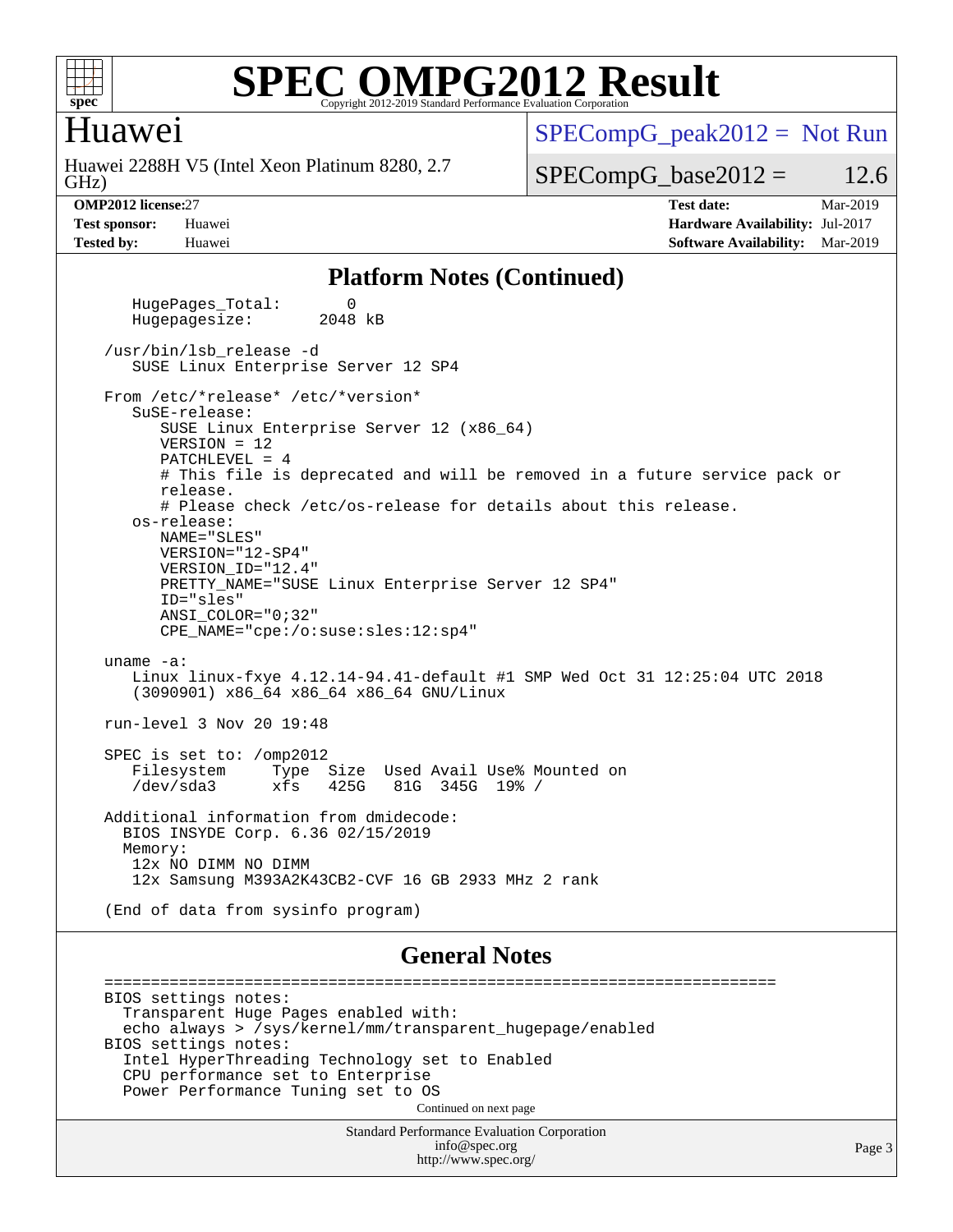

#### Huawei

GHz) Huawei 2288H V5 (Intel Xeon Platinum 8280, 2.7  $SPECompG_peak2012 = Not Run$  $SPECompG_peak2012 = Not Run$ 

 $SPECompG_base2012 = 12.6$  $SPECompG_base2012 = 12.6$ 

**[OMP2012 license:](http://www.spec.org/auto/omp2012/Docs/result-fields.html#OMP2012license)**27 **[Test date:](http://www.spec.org/auto/omp2012/Docs/result-fields.html#Testdate)** Mar-2019 **[Test sponsor:](http://www.spec.org/auto/omp2012/Docs/result-fields.html#Testsponsor)** Huawei **[Hardware Availability:](http://www.spec.org/auto/omp2012/Docs/result-fields.html#HardwareAvailability)** Jul-2017 **[Tested by:](http://www.spec.org/auto/omp2012/Docs/result-fields.html#Testedby)** Huawei **[Software Availability:](http://www.spec.org/auto/omp2012/Docs/result-fields.html#SoftwareAvailability)** Mar-2019

#### **[General Notes \(Continued\)](http://www.spec.org/auto/omp2012/Docs/result-fields.html#GeneralNotes)**

 Sub Numa Clustering (SNC) set to Disabled IMC Interleaving set to Auto General OMP Library Settings ENV\_KMP\_LIBRARY=turnaround ENV\_OMP\_SCHEDULE=static ENV\_KMP\_BLOCKTIME=200 ENV\_KMP\_STACKSIZE=512M ENV\_OMP\_DYNAMIC=FALSE ENV\_OMP\_NESTED=FALSE ======================================================================== General base OMP Library Settings ENV\_KMP\_AFFINITY=compact,1 Yes: The test sponsor attests, as of date of publication, that CVE-2017-5754 (Meltdown) is mitigated in the system as tested and documented.

Yes: The test sponsor attests, as of date of publication, that CVE-2017-5753 (Spectre variant 1) is mitigated in the system as tested and documented. Yes: The test sponsor attests, as of date of publication, that CVE-2017-5715 (Spectre variant 2)

is mitigated in the system as tested and documented.

### **[Base Compiler Invocation](http://www.spec.org/auto/omp2012/Docs/result-fields.html#BaseCompilerInvocation)**

[C benchmarks](http://www.spec.org/auto/omp2012/Docs/result-fields.html#Cbenchmarks): [icc](http://www.spec.org/omp2012/results/res2019q2/omp2012-20190311-00161.flags.html#user_CCbase_intel_icc_a87c68a857bc5ec5362391a49d3a37a6)

[C++ benchmarks:](http://www.spec.org/auto/omp2012/Docs/result-fields.html#CXXbenchmarks) [icpc](http://www.spec.org/omp2012/results/res2019q2/omp2012-20190311-00161.flags.html#user_CXXbase_intel_icpc_2d899f8d163502b12eb4a60069f80c1c)

[Fortran benchmarks](http://www.spec.org/auto/omp2012/Docs/result-fields.html#Fortranbenchmarks): [ifort](http://www.spec.org/omp2012/results/res2019q2/omp2012-20190311-00161.flags.html#user_FCbase_intel_ifort_8a5e5e06b19a251bdeaf8fdab5d62f20)

### **[Base Portability Flags](http://www.spec.org/auto/omp2012/Docs/result-fields.html#BasePortabilityFlags)**

 350.md: [-FR](http://www.spec.org/omp2012/results/res2019q2/omp2012-20190311-00161.flags.html#user_baseFPORTABILITY350_md_f-FR) 357.bt331: [-mcmodel=medium](http://www.spec.org/omp2012/results/res2019q2/omp2012-20190311-00161.flags.html#user_basePORTABILITY357_bt331_f-mcmodel_3a41622424bdd074c4f0f2d2f224c7e5) 363.swim: [-mcmodel=medium](http://www.spec.org/omp2012/results/res2019q2/omp2012-20190311-00161.flags.html#user_basePORTABILITY363_swim_f-mcmodel_3a41622424bdd074c4f0f2d2f224c7e5) 367.imagick: [-std=c99](http://www.spec.org/omp2012/results/res2019q2/omp2012-20190311-00161.flags.html#user_baseCPORTABILITY367_imagick_f-std_2ec6533b6e06f1c4a6c9b78d9e9cde24)

### **[Base Optimization Flags](http://www.spec.org/auto/omp2012/Docs/result-fields.html#BaseOptimizationFlags)**

 $C$  benchmarks:<br>-03 -qopenmp -ipo

[-xCORE-AVX512](http://www.spec.org/omp2012/results/res2019q2/omp2012-20190311-00161.flags.html#user_CCbase_f-xCORE-AVX512) [-ansi-alias](http://www.spec.org/omp2012/results/res2019q2/omp2012-20190311-00161.flags.html#user_CCbase_f-ansi-alias)

[C++ benchmarks:](http://www.spec.org/auto/omp2012/Docs/result-fields.html#CXXbenchmarks)

[-O3](http://www.spec.org/omp2012/results/res2019q2/omp2012-20190311-00161.flags.html#user_CXXbase_f-O3) [-qopenmp](http://www.spec.org/omp2012/results/res2019q2/omp2012-20190311-00161.flags.html#user_CXXbase_f-qopenmp) [-ipo](http://www.spec.org/omp2012/results/res2019q2/omp2012-20190311-00161.flags.html#user_CXXbase_f-ipo_84062ab53814f613187d02344b8f49a7) [-xCORE-AVX512](http://www.spec.org/omp2012/results/res2019q2/omp2012-20190311-00161.flags.html#user_CXXbase_f-xCORE-AVX512) [-ansi-alias](http://www.spec.org/omp2012/results/res2019q2/omp2012-20190311-00161.flags.html#user_CXXbase_f-ansi-alias)

Continued on next page

Standard Performance Evaluation Corporation [info@spec.org](mailto:info@spec.org) <http://www.spec.org/>